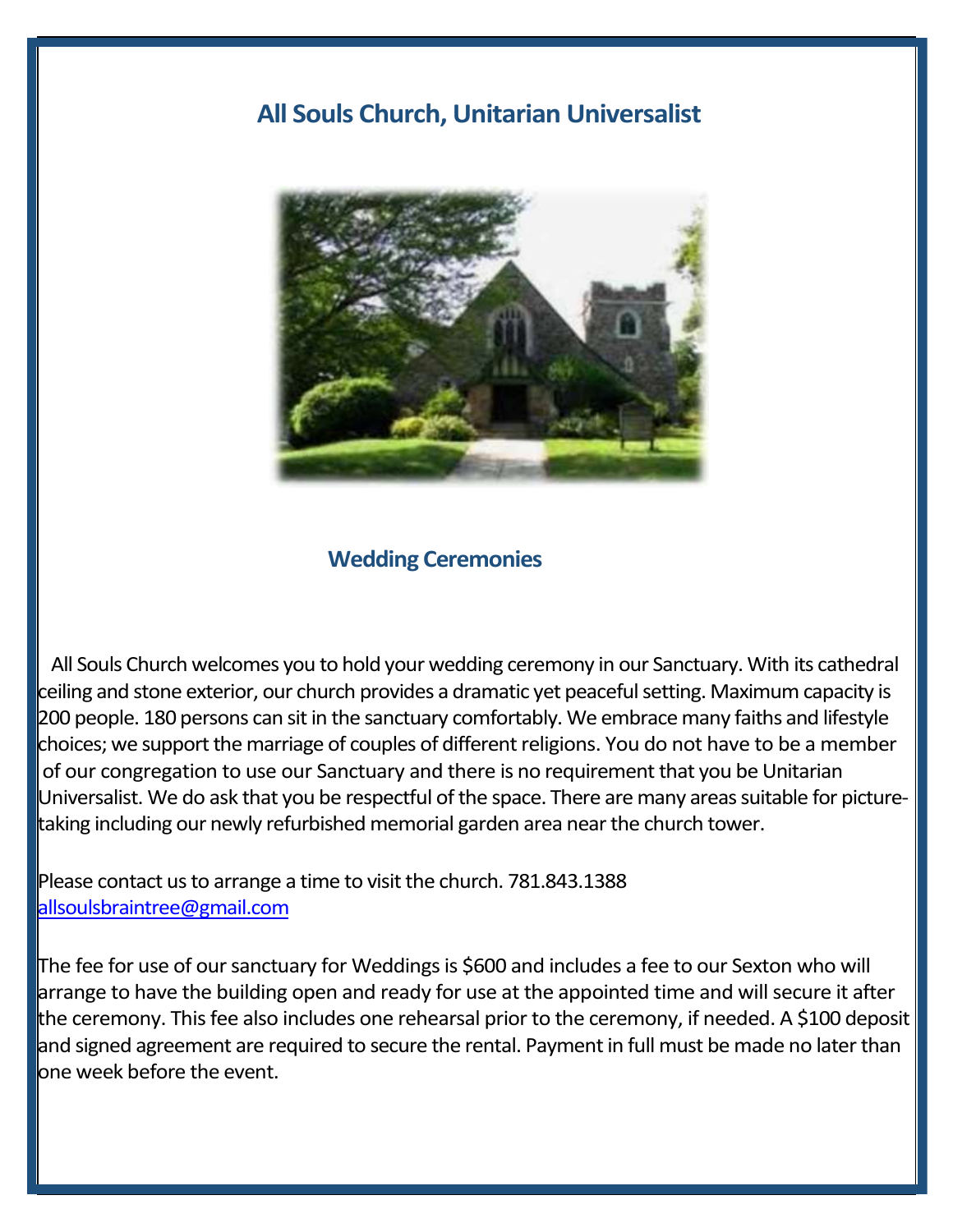You may use your own officiant or arrange for the services of our minister, the Reverend Beau Rivers.

You may provide your own music. Piano music can be provided by Jacob Clapper, our music director, and is also by separate arrangement with him; his fee is \$200.

## **Receptions**

Our parish hall with kitchen is available for small receptions with seating of up to 80 people comfortably. We have rectangular banquet tables and folding chairs that are available for your exclusive use by prior arrangement.

**Wedding receptions require the rental of the hall and kitchen at \$100 per hour with a threehour minimum.** Outside caterers must be licensed with the town of Braintree by town law. Serving liquor requires the use of a licensed bartender and prior approval from the Board of Trustees at All Souls Church must be obtained.

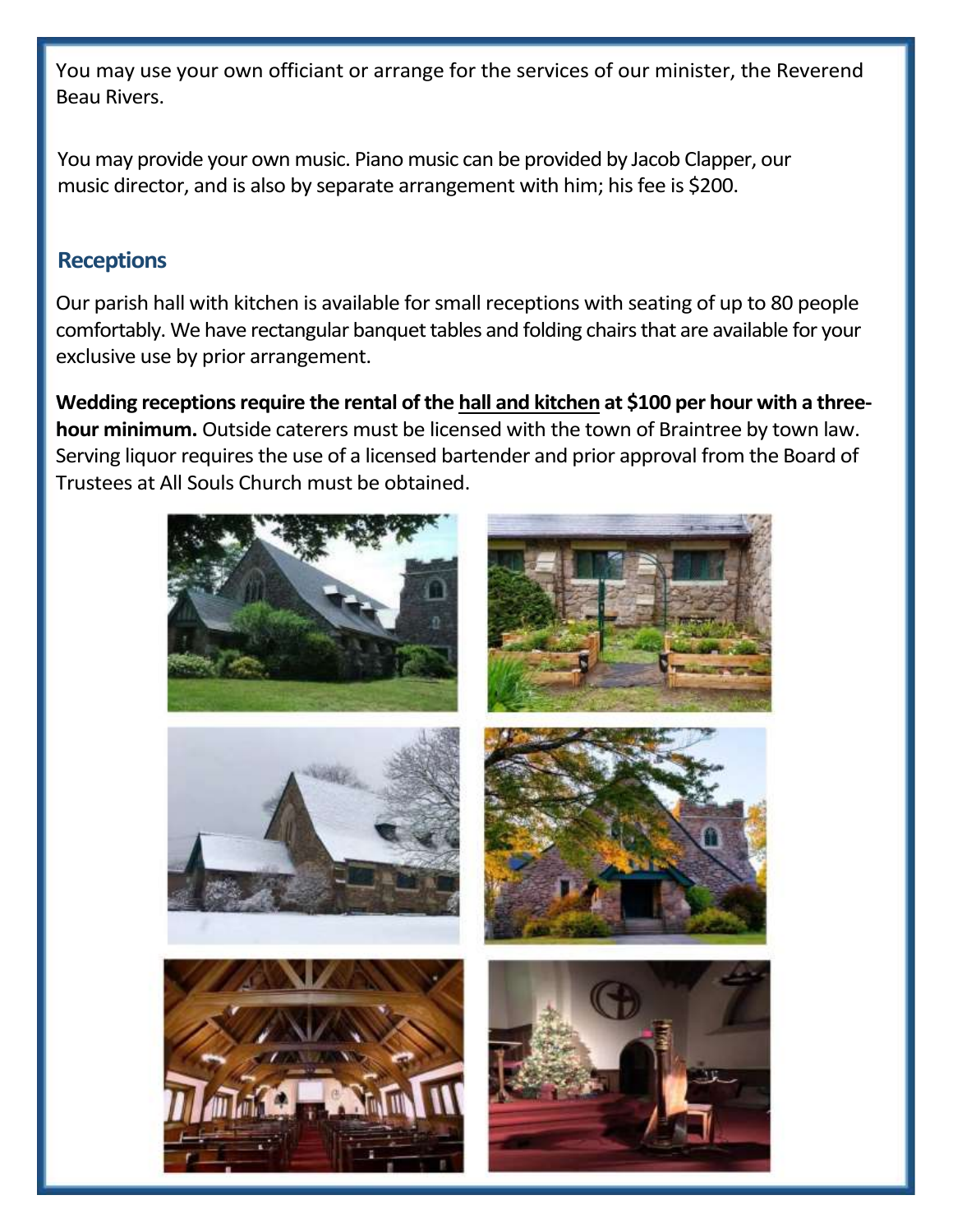

Hall decorations were placed by the individual renters and are not included in the rental